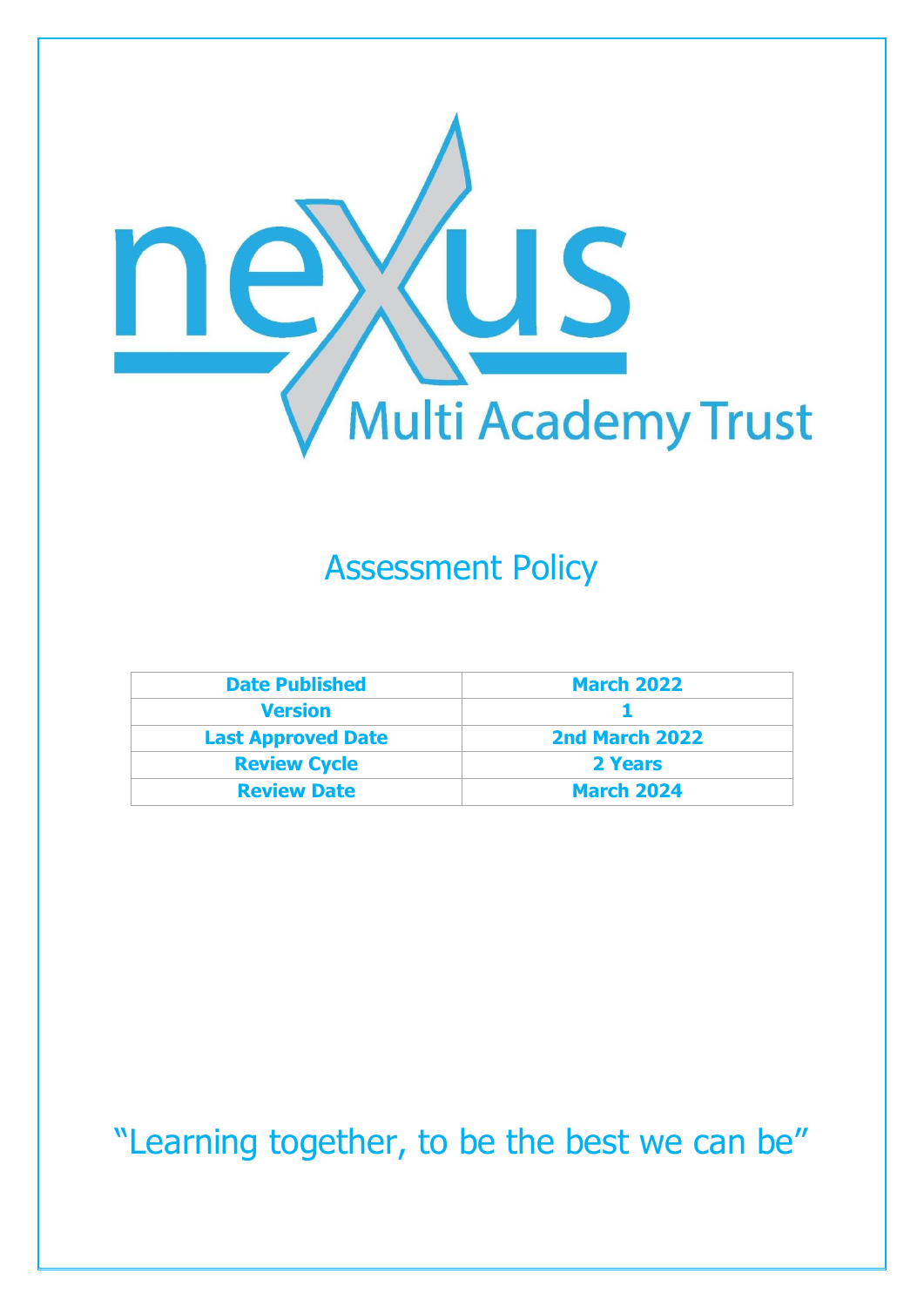

## 1. Aim

- 1.1.This policy aims to provide clarity around the minimum expectations for assessment within Nexus MAT academies, so that all learners are subject to same minimum standards of having their learning assessed.
- 1.2.Assessment of a child's learning is distinct and different to how learning targets are set. Equally, the curriculum pathway(s) that a child follow(s) fall outside of the remit of this policy, though measurement of their progress in meeting targets – however they are defined – is informed by the requirements outlined in this policy.
- 1.3.Pupils in our Trust's mainstream settings and those pupils in special schools undertaking accredited qualifications will be subject to 'high stakes' assessment, which is delivered through formalised structures such as SATs, coursework or exams. These assessments are subject to their own quality assurance processes, which fall beyond the remit of this policy.
- 1.4.This policy is specifically about the Trust's expectations for the formative assessment of pupil learning that Teachers undertake in all our schools, which in turn informs summative assessment.

### 2. Definitions

- 2.1.**High-stakes assessment** is standardised tests used for the purposes of accountability e.g. SATs, GCSEs, A-Levels etc.
- 2.2.**Base-line assessment** can be range of toolkits used to establish where pupils are in their learning, either prior to or within the first six weeks (full time equivalent) of joining a Nexus MAT school. There is no singular baseline assessment used by the Trust, as schools can use a range of toolkits to best meet the individual needs, age and aptitude of the pupils being assessed. The Trust does expect any and all toolkits to be informed by evidence-based research and practice, typically endorsed by the Education Endowment Foundation or other licensed agency.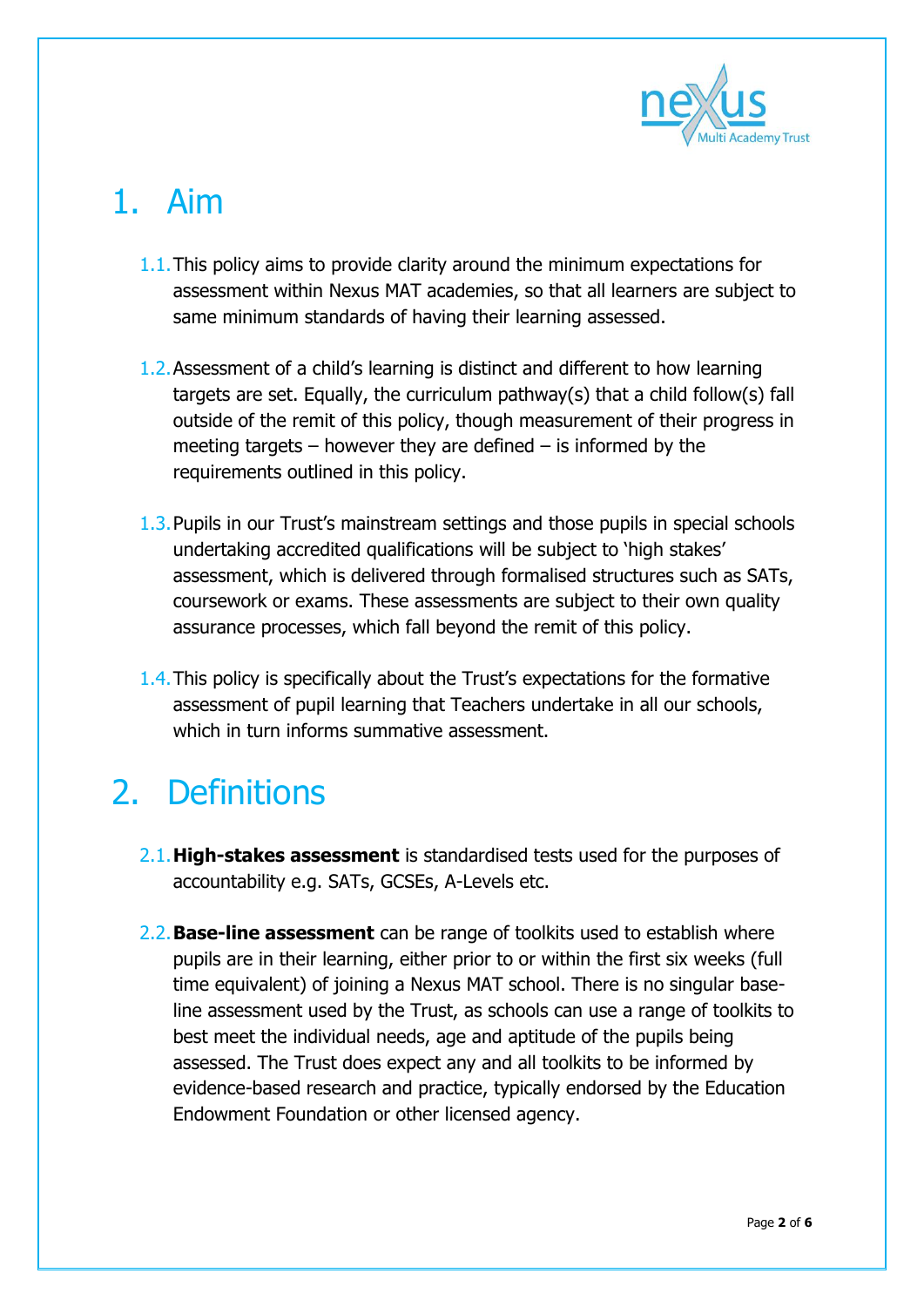

- 2.3.**Formative assessment** is the in-process evaluation of pupil learning that are typically administered multiple times during a unit, course, or academic program. The general purpose of formative assessment is to give pupils, families and school leaders' in-process feedback about what pupils are learning or not learning, so that approaches can be modified accordingly.
- 2.4.**Summative assessment** is used to evaluate pupil learning at the end of each unit of work, term or at the end of the school year. Summative assessments are used to evaluate learning by comparing to a standard or benchmark.

### 3. Guiding Principles

- 3.1.Within Nexus MAT, we expect all academies to:
	- 3.1.1. Utilise accurate Baselining to ascertain what children already know and can do;
	- 3.1.2. Use this information to set specific, meaningful, relevant objectives from which progress can be measured;
	- 3.1.3. Explicitly link assessment to a pupils spiral curriculum, ensuring opportunities for overlearning and retention of knowledge over time;
	- 3.1.4. Inform planning to ensure that planning is personalised to each child and progressively builds upon what they already know and can do;
	- 3.1.5. Gather observation and evidence over time towards objectives and use this tracking information to ensure progress is being made;
	- 3.1.6. Record a minimum of 3 separate observations of a learning target being achieved/met for pupils working within the pre-key stage standards;
	- 3.1.7. Have a range of robust Quality Assurance activity in place in order to triangulate judgements and ensure judgements are accurate, reliable and valid;
	- 3.1.8. Use a defined system and/or ICT solution to record evidence of progress in all areas of development over time, not just academic;
	- 3.1.9. Use assessment to inform meaningful, professional conversations with pupils, parents, colleagues and other professionals;
	- 3.1.10. Ensure there is sufficient, objective evidence in place to validate the teacher assessments made;
	- 3.1.11. Participate in all Trust wide moderation activity;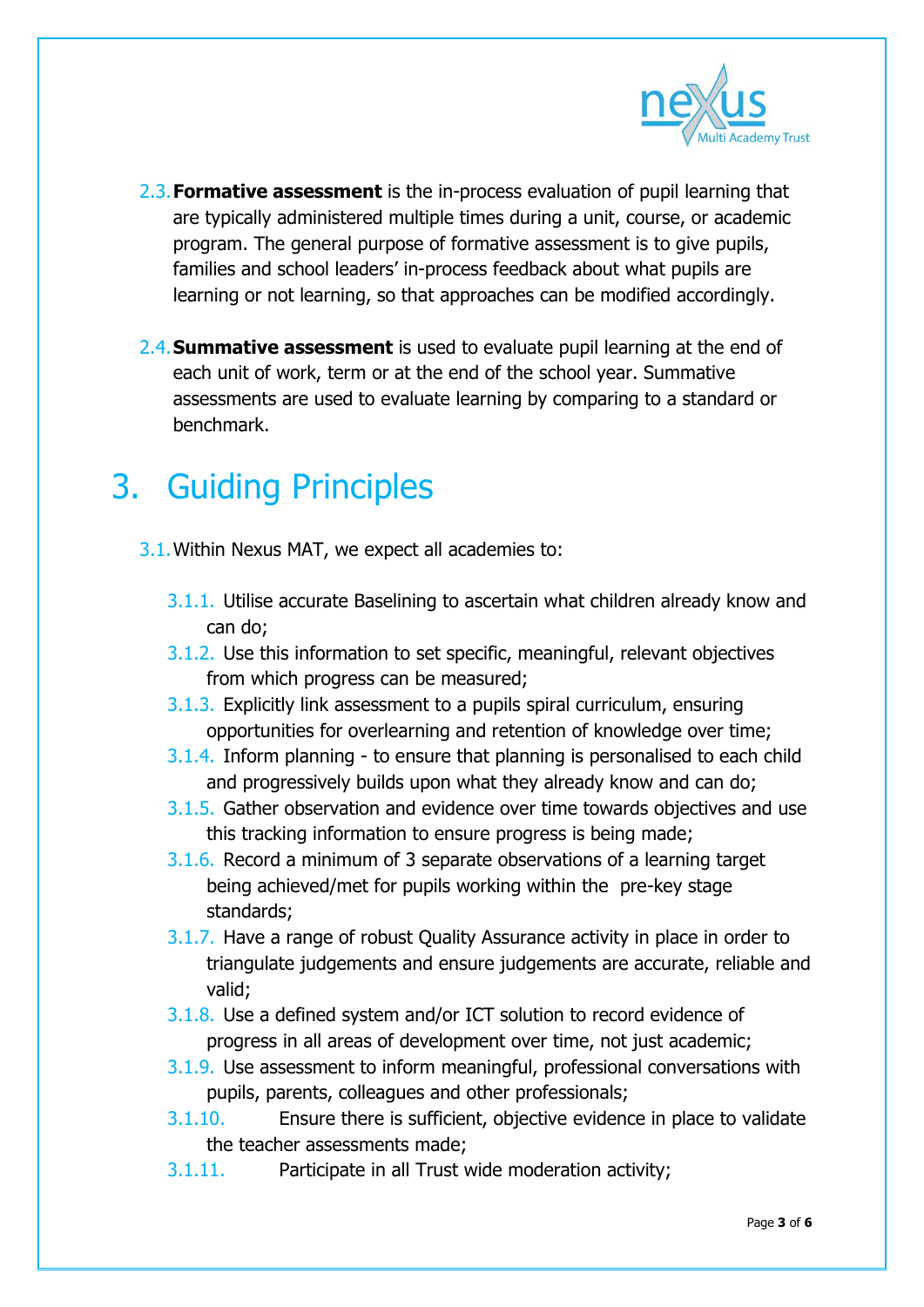

3.1.12. Ensure that assessment is meaningful and helpful and does not add to unnecessary workload.

#### 4. Assessment approaches

- 4.1.Nexus MAT views assessment as a symbiotically linked to the curriculum, providing a robust insight regarding what has been learnt, understood and retained.
- 4.2.The Ofsted working definition of curriculum is 'a framework for setting out the aims of a programme of education, including the knowledge and understanding to be gained at each stage' (intent)…for translating that framework over time into a structure and narrative, within an institutional context (implementation)…and for evaluating what knowledge and skills children have gained against expectations (impact/achievement).'
- 4.3.All Nexus academies will enable learning opportunities that are appropriate to a pupil's age and stage of development. Practitioners will receive training to ensure that they have a good understanding of child development and know how to support children as they practise and refine their skills and knowledge in all areas of their learning and development. School leaders will recognise the importance of repeated retrieval and 'spiral' learning to ensure that learning is committed to the long term memory.
- 4.4.Expected progress for mainstream pupils is defined by national progress averages and measures. Formative assessment is carried out in line with the policy and practice identified at individual academy level.
- 4.5.Expected progress for pupils in special schools is defined at a personalised level for each child. Formative assessment is carried out in line with the policy and practice identified at individual academy level.
- 4.6. Each academy will use the assessment tools that meet the need of their community. We do not seek to standardise and use a 'one size fits all' model.
- 4.7.However, all academies will report summative assessments to Senior Leaders in school and the Central team three times each year. The data presented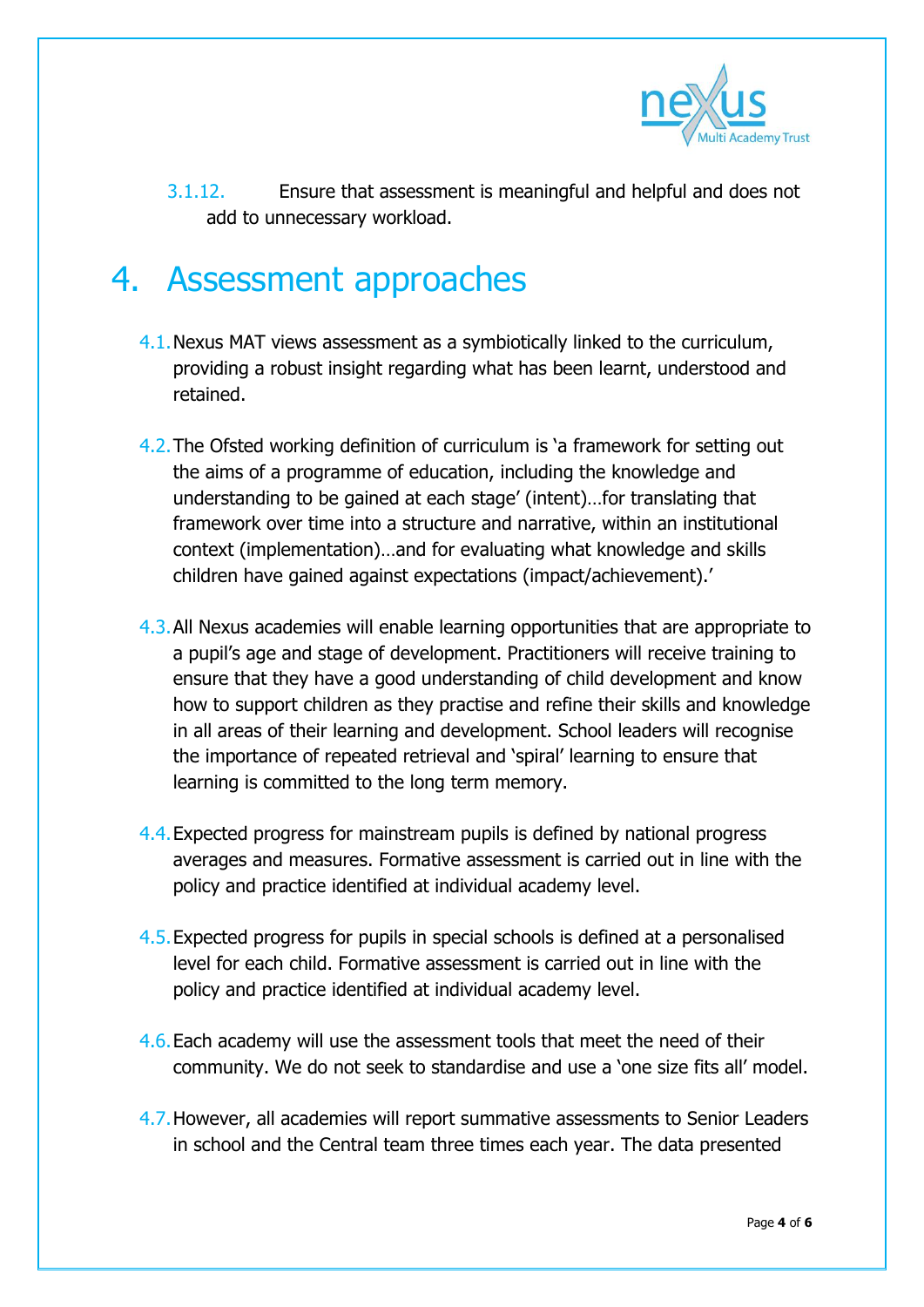

will include Reading and Mathematics alongside any other assessment criteria set by each academy.

- 4.8.Data will be compiled onto the Data and Reporting Tool (DaRT) accessed via the Portal by a given deadline.
- 4.9.All schools will report the numbers of pupils that are identified as working below the expected level, at or on target to be at the expected level, or above or on target to be above the expected level.
- 4.10. Mainstream primary schools will use internal tracking/summative data to report whether pupils are 'Working Towards Age Related Expectations' (Below) 'At or on target to be at Age Related Expectation' (expected) or 'at Greater Depth Standard' (Exceeding).

# 5. Establishing ambitious levels of progress through the assessment of learning

- 5.1.Mainstreams schools are subject to national metrics of performance management for progress and attainment, which change annually depending on the national average. These provide the benchmark for all mainstream schools and inform league tables/rankings.
- 5.2.Special schools in the Trust should use the most recent national averages of Key Stage 2 SATs as a proxy for establishing a measure of what good "expected" progress looks like.
- 5.3.Whilst the contents of learning targets are different for individual children, the national average for mainstream primary pupils is a useful proxy for the measurement of whole school progress in core subject areas, without this being an absolute.

## 6. Quality Assurance